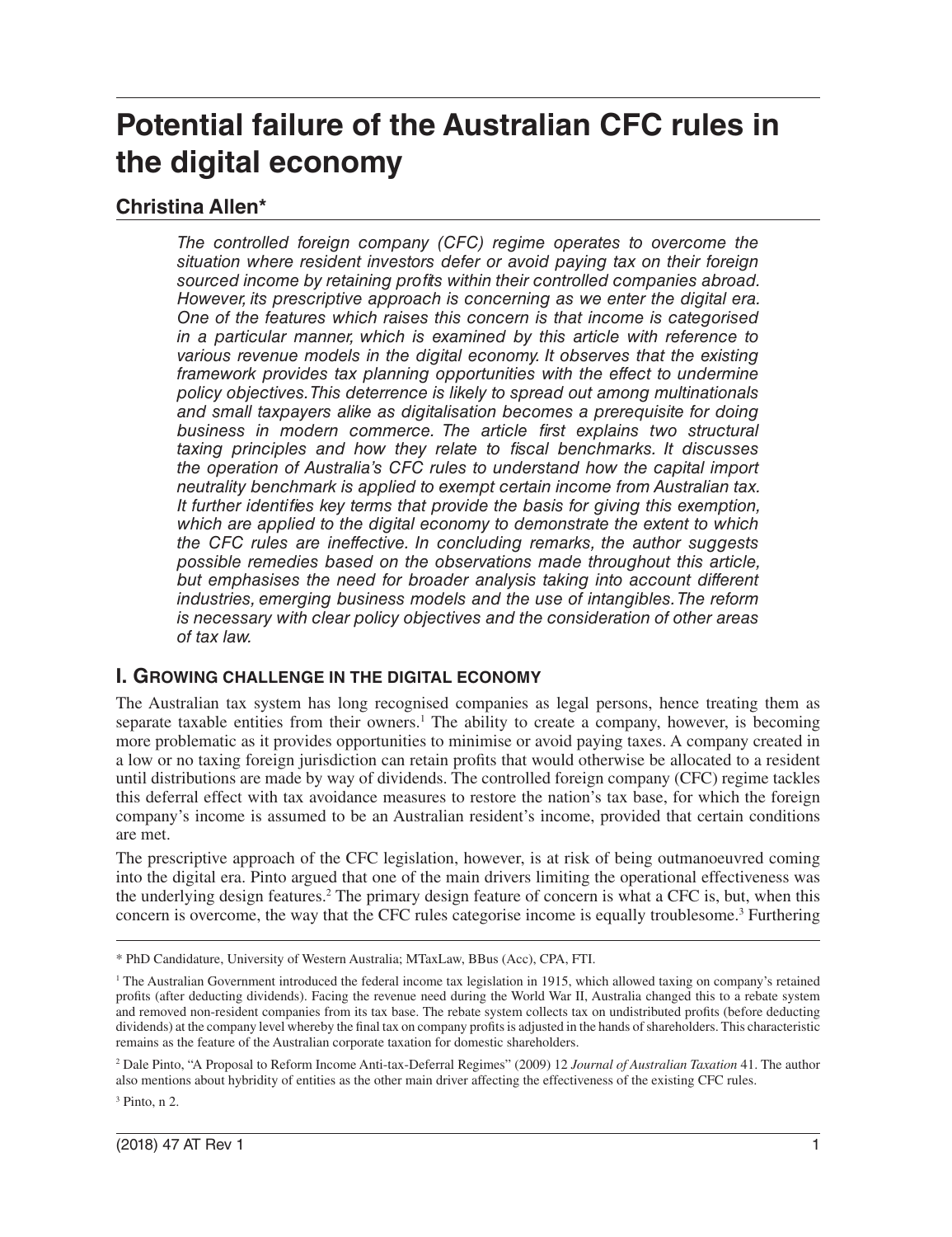Allen

on his observations, this article examines how various revenue models in the digital economy apply to categorising income in an attempt to provide the basis for considerations when the time comes to reform the CFC rules.

The structure of this article is as follows. The following section briefly explains taxing principles to highlight that different policy objectives cause the adoption of conflicting taxing principles. The policy objectives differ upon whether a business is active or passive, therefore the subsequent part outlines how the CFC rules operate to make such distinction. It observes that tax treatment of income is approached in a categorical manner, from which the remainder of this article discusses various key terms categorising income. It demonstrates that ambiguity of interpreting these terms is greater in the digital context, posing a threat to manipulation. While the balance to achieve different policy objectives is not an easy task, this article argues that reform is justifiable, hence recommending the undertaking of a comprehensive review before potential tax revenue is foregone.

# **II. POLICY INTENT OF THE CFC REGIME**

# **Underlying taxing principles**

Australian taxation is founded upon two structural principles, residence-based taxation and source-based taxation. The CFC regime is an extension of residence-based taxation as residents are taxed on their earnings. While the norm is to tax on direct earnings only, the CFC rules extend the taxing power to indirect earnings made through CFCs. It essentially taxes on foreign sourced income earned by foreign companies where the Australian taxation is justified on the basis that resident shareholders have the ability to shelter the income. The OECD rationalises that the sheltered income is deemed:

- i) [t]o be distributed ('fictive dividend' approach); or
- ii) [t]o have arisen in the hands the shareholder, i.e., that the company's activities are to be attributed to him ('piercing the veil' approach); or
- iii) [t]o have improved the ability of the shareholder to pay taxes because economically it is at his disposal, thus constituting a capital yield of a special nature.<sup>4</sup>

From an economic standpoint, residence-based taxation is supported by capital export neutrality (CEN) which promotes investors bearing the same tax burden irrespective of where they invest. This benchmark supports the mechanism of tax offsets for foreign tax paid or payable so that the amount of domestic tax among resident investors is neutral. Sandler notes that deferral or avoidance of domestic tax by establishing a company overseas hinders the CEN objective, which arises from the combination of which (1) a company is treated as a separate taxpayer from its shareholders and (2) there are jurisdictions which impose very low or no tax on certain entities or income.<sup>5</sup> As the retention of a taxable amount increases a potential return on investment by way of internal reinvestment as well as the time value of money, the CFC rules scrutinise separate entities in tax havens which are controlled by resident investors.

### **Modifications for active business**

Sandler then provided two extreme mechanisms to overcome the deferral or avoidance effects, (1) exemption of foreign sourced income as it eliminates the relevance of deferral in domestic taxation, and (2) complete elimination of deferral by taxing on all income of foreign companies controlled by resident investors.<sup>6</sup> Australia does not adopt the complete elimination of deferral, but rather designates certain income as falling under the CFC rules. It is not of immediate concern as the scope of this income

<sup>4</sup> OECD, "International Tax Avoidance and Evasion: Four Related Studies" in *Issues of International Taxation* (OECD, 1987) Vol 1, [24].

<sup>5</sup> Daniel Sandler, *Tax Treaties and Controlled Foreign Company Legislation: Pushing the Boundaries* (Kluwer Law International, 2nd ed, 1998) 4-5.

<sup>6</sup> Daniel Sandler, *Pushing the Boundaries: The Interaction between Tax Treaties and Controlled Foreign Company Legislation* (Institute of Taxation, UK, 1994) 9-10. In the United States, the Kennedy administration proposed the complete elimination of deferral in 1962. It was rejected, and passive income and certain base company income from sales and services were included within the scope of the CFC rules.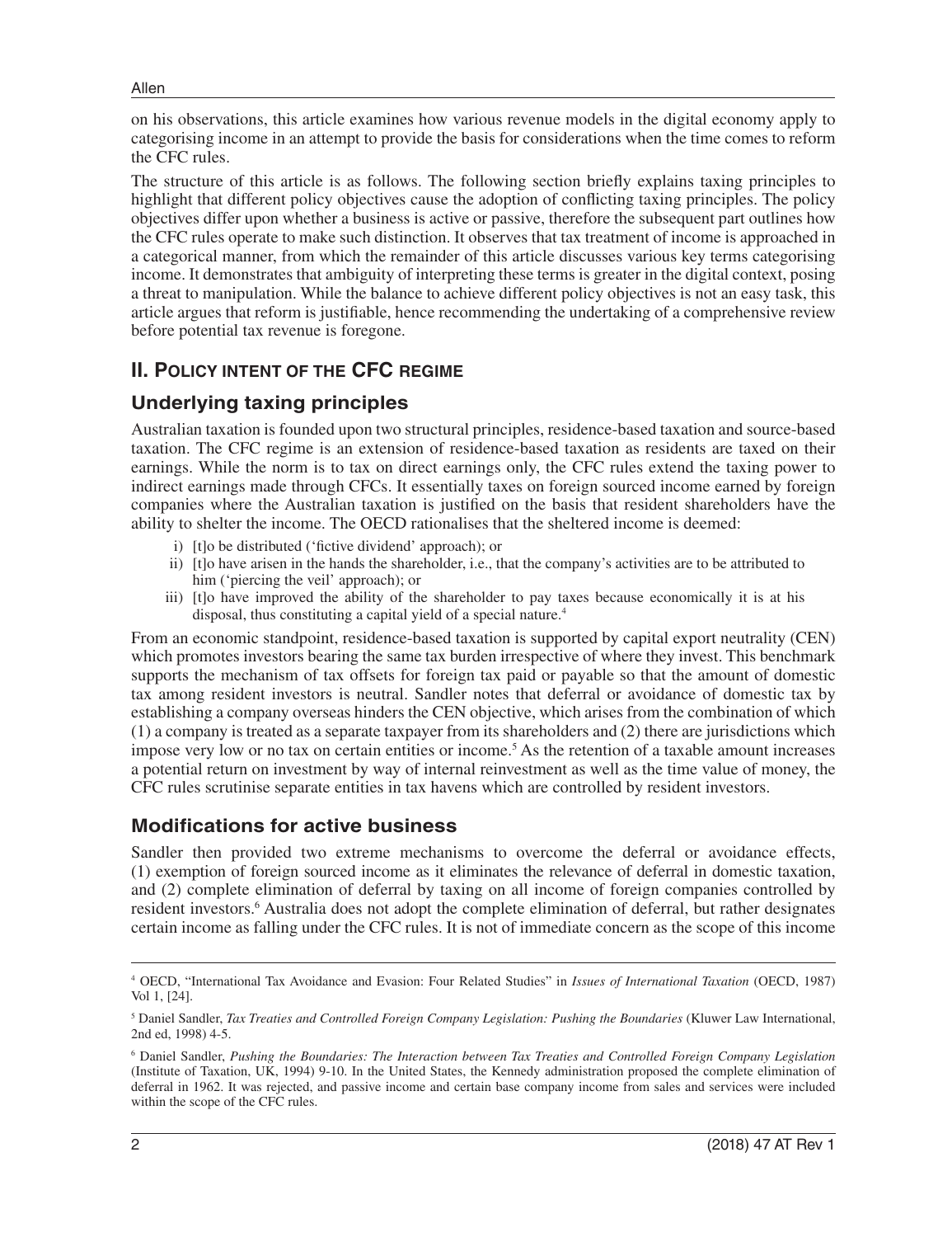is broad. However, the rigidity of this categorical approach here indicates that any issue in relation to income categorisation may not easily be remedied.

At the same time, the exemption method applies to certain income earned from active business. The policy objective for this exemption was conveyed at the introduction of the CFC regime in the Explanatory Memorandum to the *Taxation Laws Amendment (Foreign Income) Bill 1990* (Cth) and the *Taxation (Interest on Non-Resident Trust Distributions) Bill 1990* (Cth) as below:

The broad aim of the proposals in relation to companies is to attribute to Australian residents income, **other than active business income**, derived by foreign companies that are controlled by Australian residents other than in the case of a company that is subject to a tax system comparable to Australia's or is predominantly engaged in active business.7

This approach is consistent with the tax treatment on active businesses outside the CFC rules. For example, branch profits of a resident's business abroad are exempt from Australian tax.8 The policy driver for this is that resident enterprises retain relative competitiveness in global markets. It acknowledges that locating a business function in a particular jurisdiction is not always tax-driven, as evidenced in the moving of manufacturing to a country where labour is cheap being an economic decision. Penalising legitimate economic decisions on the basis that incidental tax advantages are generated can be harmful to the nation in a long run.

In contrast to the underlying residence-based taxation of the CFC regime, this measure can be explained by source-based taxation.<sup>9</sup> It is supported by a different fiscal benchmark, capital import neutrality (CIN) which provides that the tax burden of investors who compete in the same market must be neutral. The consultation paper released by the government in 2010 explained the mix of these fiscal benchmarks embedded in Australia's CFC rules:

Although Australia's tax policy for the treatment of foreign income is diverse, the economic rationale is clear. During the process of the review by the Board of Taxation, it was articulated as a blend of two benchmarks: capital import neutrality (CIN) and capital export neutrality (CEN). … The basis of this blend is that commercial activity should be encouraged; and that, where that activity occurs outside Australia (under Australian ownership) its ability to compete with businesses under foreign ownership should not be impeded by the additional burden of Australian taxation. On the other hand, passive income is derived from more idle investment, which is not core business of a competitive enterprise. Absent the need to compete overseas, there is no justification for Australia to forgo its fundamental right to tax the worldwide income of its residents. If Australia does forgo that right, it will tend to encourage Australian residents to invest for relatively modest yields overseas, in preference to investing in Australia at higher pre-tax yields.<sup>10</sup>

The CIN goal is met by two measures within the CFC regime. First, foreign companies deriving a low level of passive earnings are not subject to the CFC rules (entity approach). Second, certain income is excluded from the CFC rules on the condition that the income is deemed to have been earned from carrying on active business (income approach). For the income approach, there are different conditions upon the type of income. The following section discusses how the two fiscal benchmarks are applied to the operation of Australia's CFC rules.

### **III. CATEGORISATION OF INCOME**

Since the United States first introduced the CFC rules in 1962, there were only 22 countries that followed in the footsteps of the United States as at January 2000.11 In 2015, the OECD commented that "30 of the

<sup>7</sup> Explanatory Memorandum, *Taxation Laws Amendment (Foreign Income) Bill* 1990 (Cth) and the *Taxation (Interest on Non-Resident Trust Distributions) Bill 1990* (Cth) 3 (emphasis added).

<sup>8</sup> *Income Tax Assessment Act 1936* (Cth) s 23AH.

<sup>9</sup> The author acknowledges criticisms of CEN and CIN. Also, David Weisbach, in his article entitled "The Use of Neutralities in International Tax Policy" (Coase-Sandor Institute for Law & Economics, University of Chicago Law School, 2014), provides useful reference to different economic rationales such as capital ownership neutrality, national neutrality and market neutrality. For the purpose of this article, the concepts of CEN and CIN are considered only, so has the Australian Government.

<sup>10</sup> Commonwealth, *Reform of the Controlled Foreign Company Rules*, Consultation Paper (July 2010) 3.

<sup>&</sup>lt;sup>11</sup> Pinto, n 2, 51.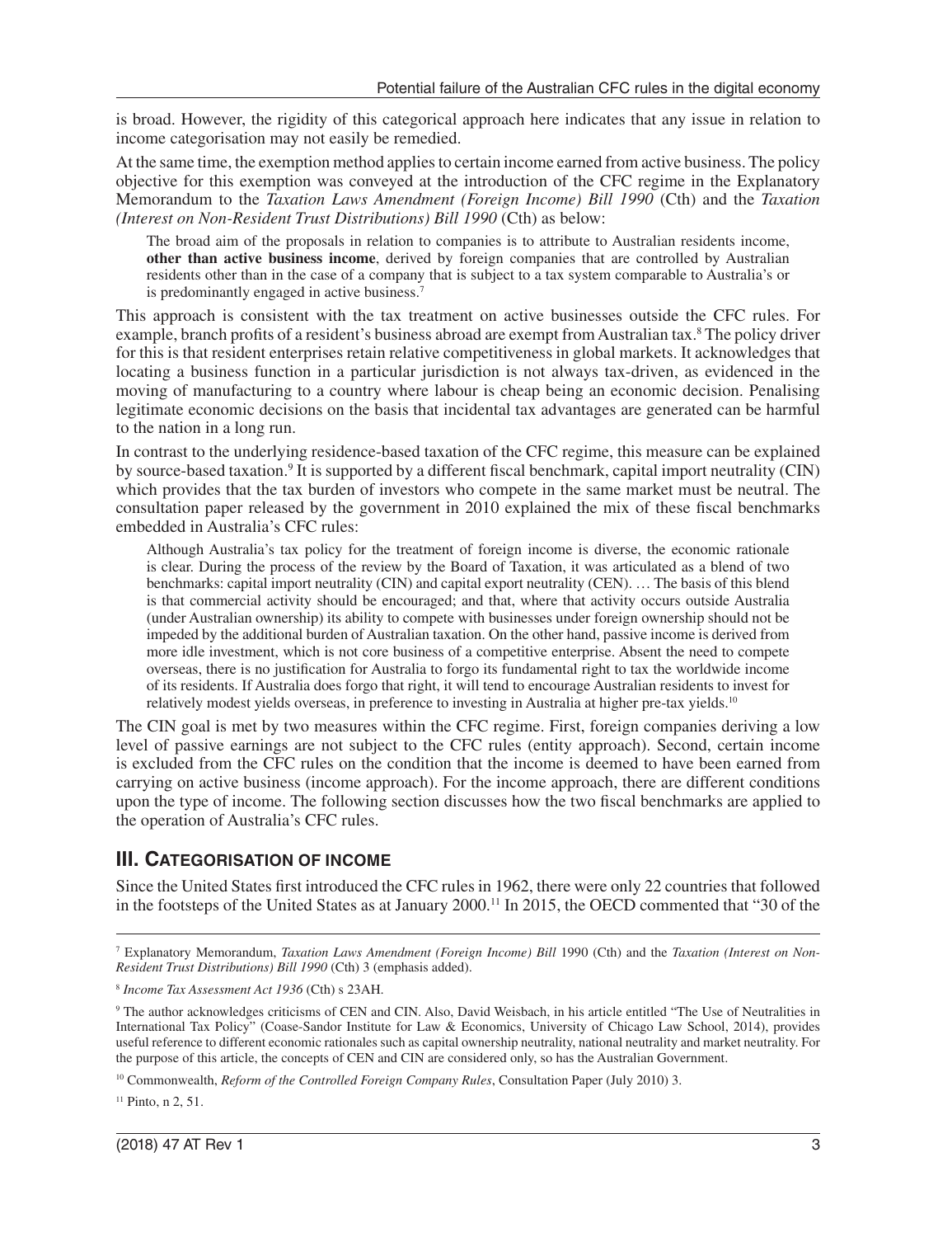#### Allen

countries participating in the OECD/G20 Base Erosion and Profit Shifting (BEPS) Project had CFC rules, and many others [had] expressed interest in implementing them".12 Although CFC rules are a unilateral measure, common features can be observed at a high level, which are, to define the scopes of taxpayers (by their control over a foreign entity), attributable income and tax havens. This section examines the scope of attributable income and how income may be exempt from this scope while excusing discussions that other design features may be affected by the digital economy.13

### **Attributable income**

The characterisation of income versus capital has proven to be difficult to define in common law. Despite the difficulty, the CFC regime introduces a way to characterise earnings, independent of other tax provisions, for the purpose of determining the tax base of a CFC. It provides that "tainted income" is attributable, which comprises of passive income, tainted sales income and tainted services income. These types of income are prima facie passive earnings for the tax treatment pursuant to the CEN objective. While there are exceptions, this article does not explore them further as being outside its scope.<sup>14</sup>

Passive income generally refers to investment income from a capital input which requires minimal exertion.15 Tainted income, also referred to *base company income*, includes:

- (1) **sales income** from goods bought from, or sold to, an \**Australian associate*; 16
- (2) **sales income** from manufactured goods of which any of the raw materials or goods were bought from an Australian associate;<sup>17</sup> and
- (3) **services income** is from the provision of services to an \**Australian customer*. 18

Note 1. For the purpose of this article, an *Australian associate* means (1) an associate and Part X Australian resident or (2) an associate who is not a Part X Australian resident but carries on business at or through a permanent establishment in Australia.19

Note 2. For the purpose of this article, an *Australian customer* means (1) a Part X Australian resident who does not receive services in connection with carrying on business at or through a permanent establishment outside Australia or (2) a non-Part X Australian resident who receives services in connection with carrying on business in Australia.20

There has been criticism that base company income may not be passive earnings per se. The Tax Institute of Australia submitted that there was no sound tax policy basis for including the base company income within the scope of tainted income:

We would submit that there is no tax policy basis for the tainted services income (TSI) definition to include income earned by a CFC from providing services to Australian customers, especially customers who are not associates of the CFC. International transfer pricing tax laws, which are the single biggest tax issue facing most multinational businesses, simply do not permit the 'deflection' of services income

<sup>12</sup> OECD, *Designing Effective Controlled Foreign Company Rules, Action 3 – 2015 Final Report, OECD/G20 Base Erosion and* Profit Shifting Project (2015) 9.

14 If a CFC is a resident in one of the listed countries (which are currently Canada, France, Germany, Japan, New Zealand, United Kingdom of Great Britain and Northern Ireland and United States of America), limited tainted income prescribed as "eligible designated concession income" applies only. Also, certain income such as certain types of trust income applies automatically.

<sup>15</sup> Income Tax Assessment Act 1936 (Cth) s 446. Passive income of a statutory accounting period includes dividends, unit trust dividends, a distribution taken to be a dividend, tainted interest income, annuities, tainted rental income, tainted royalty income, consideration for the assignment of any copyright, patent, design, trade mark or other like property or right, income from trading tainted assets, get gains from disposing tainted assets, net tainted commodity gains and net tainted currency exchange gains.

<sup>16</sup> *Income Tax Assessment Act 1936* (Cth) s 446(1)(a)-(b).

<sup>17</sup> *Income Tax Assessment Act 1936* (Cth) s 447(1)(c).

19 See *Income Tax Assessment Act 1936* (Cth) ss 317-318 (definitions of "Part X Australian resident" and "associates" respectively).

<sup>20</sup> See *Income Tax Assessment Act 1936* (Cth) s 317 (definition of "Part X Australian resident").

<sup>&</sup>lt;sup>13</sup> For example, digitalised transactions make it difficult to identify the correct taxpayer for the purpose of assessing tax residence.

<sup>18</sup> *Income Tax Assessment Act 1936* (Cth) s 448(1).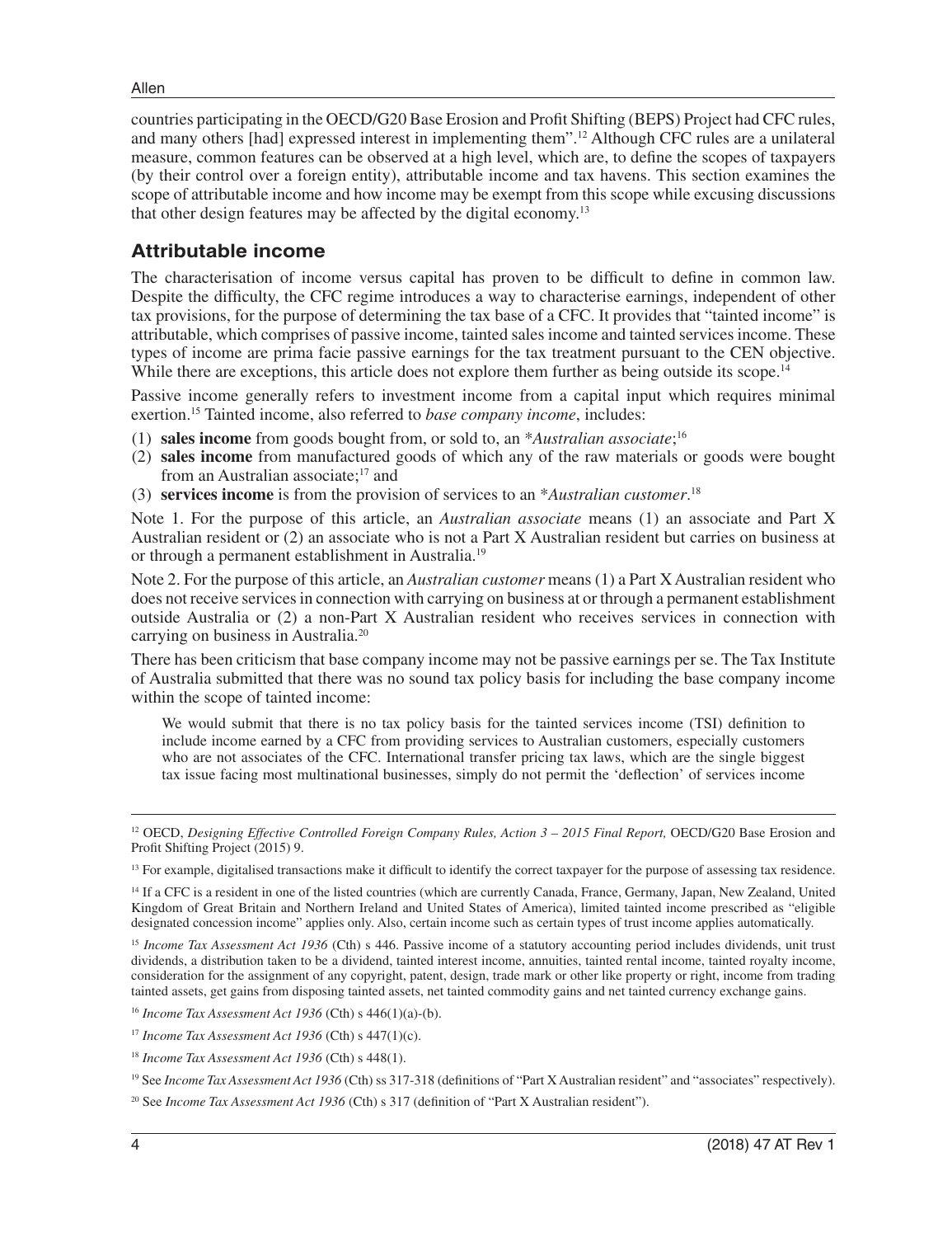to a low-tax country. … In our view, there is no tax policy justification for continuing the position that taxes an Australian shareholder on its share of income from a CFC's sales to its Australian customers. Such a policy inhibits the offshore expansion of Australian multinationals, including via investment in joint ventures and creates a tax and compliance cost that is not faced by other participants in international markets.<sup>21</sup>

The Board of Taxation made a recommendation in 2008 to remove the base company income rules and develop integrity rules instead.22 As this recommendation was not implemented, base company income continues to include income that may be earned from legitimate offshore businesses. It may appear contrary to the CIN benchmark applicable to active businesses, but the design is so to remove "any taxation incentive for conducting activity offshore, regardless of whether genuine business operations are being conducted".<sup>23</sup> Effectively, the CEN goal to overcome tax deferral or avoidance is intact by catching income that could or should be earned directly by resident investors. For example, tainted sales income targets interposed companies which enable a resident taxpayer to inflate deductions for foreign purchases or to decrease foreign sales income. Tainted services income encompasses all services income in connection with Australia so that mobile activities, particularly those involving intangibles, are not artificially relocated to foreign companies.

### **Tax treatment of active business income**

The "entity approach" excludes foreign companies from the CFC rules if the tainted income amount constitutes less than 5% of turnover (active income test).<sup>24</sup> The scope of this exclusion is narrower than that of active business companies, as tainted income includes the base company income earned from active businesses.

At a superficial level, it attempts to search for whether a CFC has "the ability to earn the income itself" by categorising foreign companies into those carrying on active business from passive business.25 However, it falls short of assessing the economic contribution by way of functions, assets, risk and other like matters. Giving passive income for an example, royalty income is tainted income if the payer is an associate to a CFC even when the CFC carries out intensive research and development activities for which the royalty is consideration.<sup>26</sup> Using the level of tainted income as a proxy to determine whether a CFC carries on active business is rather obscure. It appears that this measure is intended to simplify the tax system by excluding companies that derive a relatively small proportion of tainted income that is outside the scope of the CFC rules.

This is not at all unfavourable in the context of tax avoidance, as lesser foreign companies are preliminarily eliminated from the CFC rules. It brings into question the next CIN measure, the "income approach" which excludes certain tainted income from the CFC rules on the basis that they relate to active business. Notably, more weight is placed on accurate assessment with this approach as the entity approach does not adequately address the CIN objective.

 $25$  OECD, n 12, 47. The substance approach looks at the ability to earn the income itself.

<sup>21</sup> Tax Institute of Australia, Submission to the Board of Taxation, *Review of the Foreign Source Income Anti-Tax-Deferral Regimes* (6 July 2007) 7-8. This view was also expressed in Deloitte's Submission dated 16 July 2008 at 8.

<sup>22</sup> Commonwealth Board of Taxation, *Review of the Foreign Source Income Anti-Tax-Deferral Regimes*, Report to the Assistant Treasurer and Minister for Competition Policy and Consumer Affairs (2009) 27-32.

<sup>23</sup> Commonwealth Board of Taxation, n 22, [3.54].

<sup>&</sup>lt;sup>24</sup> See *Income Tax Assessment Act 1936* (Cth) s 432(1)(f) (*ITAA 1936*). It states that a company is taken to pass the active income test in relation to a statutory accounting period if, inter alia, the tainted income ratio is less than 0.05. Tainted income ratio is calculated as *gross tainted turnover* divided by *gross turnover* (see *ITAA 1936* s 433). *Gross tainted turnover* consists of (1) passive income, (2) tainted sales income and (3) tainted services income (see *ITAA 1936* s 435)*. Gross turnover* broadly means the gross revenue at the statutory accounting period subject to adjustments pursuant to *ITAA 1936* ss 434, 436 (see *ITAA 1936* s 434).

<sup>&</sup>lt;sup>26</sup> *Income Tax Assessment Act 1936* (Cth) s 317. It states that tainted royalty income excludes royalties when all of the following conditions are satisfied: (1) the royalties are derived in the course of carrying on business, (2) the royalty paying entity is not an associate and (3) either (a) a CFC originated the matter or thing for which royalty is consideration; or (b) a CFC has substantially developed, altered or improved that matter or thing with result to substantially enhance its market value.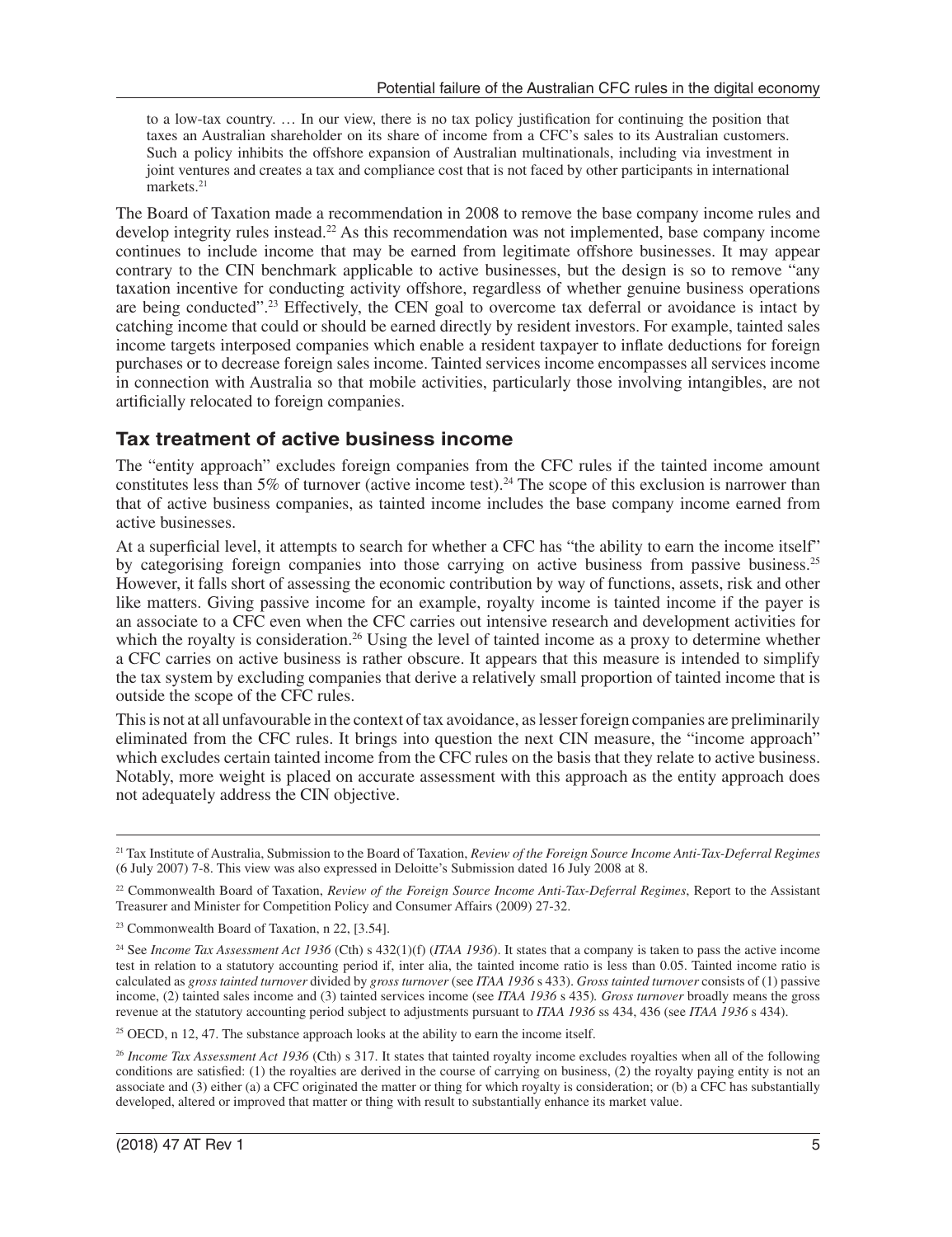In respect of base company income, the following income is not subject to tax under the CFC rules:

*Tainted Sales Income* where –

- (1) goods are substantially altered and a substantial part of that alteration is carried out by the CFC's directors or employees; $27$  or
- (2) a substantial part of manufactured goods is carried out by the directors or employees; $^{28}$  or

*Tainted Services Income* where –

(3) services are directly related to goods and the goods are either substantially altered with the result of enhancing market value or not acquired from another entity (self-produced).<sup>29</sup>

The observations from the above are as follows. First, the exclusion of tainted sales income depends on whether the sales involve goods or manufactured goods. Substantial alteration in the above only applies to *goods*, not *manufactured goods*, which indicates that the activity of manufacturing is taken to be active business. Second, the conditions on which income is excluded differ upon whether income is derived from a sale of goods or a provision of services. Tainted sales income, for example, requires that directors or employees carry out substantial alteration or manufacturing of goods. On the other hand, the underlying goods for tainted services must be either internally enhanced in value or self-produced.

This disparity presents a concern that the CIN benchmark may be misused in circumstances where income is categorised as either tainted sales income or tainted services income. The following section considers whether the digital economy intensifies this concern. It examines key terms such as "manufacturing" and "goods" which provide the principles for categorising income. Also, the meaning of "substantial alteration", which provides the basis for excluding certain tainted income from the scope of the CFC rules, is sought. It proposes that greater ambiguity in applying the terms to the digital economy carries more opportunities for tax planning, hence justifying reform of the CFC rules.

### **IV. WHAT IS MANUFACTURING?**

The use of "manufactured goods" appears to overcome the narrow interpretation of "goods" as in finished goods and avoids the exclusion of sales income by an artificial change in the identity of goods. Australian courts have considered the meaning of "manufacturing" in relation to the old *Sales Tax Assessment Act (No 1) 1930* (Cth) shedding some light through common law.

In *WEA Records Pty Ltd v Federal Commissioner of Taxation* (*WEA Records*),30 the duplication process of master video tapes onto cassettes was determined to be manufacturing because a commodity was brought into existence. Davies J said:

[T]he duplication process … brought into being a commodity which was different from the blank cassettes on which the videos were recorded. A cassette adapted to take a video recording is one thing. A cassette containing a video recording is another … The commodities are different because the video recording, which is the predominant feature of the one, is absent from the other. The process whereby this occurs is not mere treatment but production and, to my mind, manufacture, using that term in its ordinary sense.<sup>31</sup>

In *Commonwealth of Australia v Genex Corp Pty Ltd* (*Genex*),32 the developing process of photographic films into negatives was distinguished from the *WEA Records' Case*. The ordinary meaning of manufacturing is "to ask whether that which is made is 'a different thing' from that out of which it is made".33 The chemical process for removing the silver substance that was not exposed to the light and

<sup>27</sup> *Income Tax Assessment Act 1936* (Cth) s 447(4).

<sup>28</sup> *Income Tax Assessment Act 1936* (Cth) s 447(4A).

<sup>29</sup> *Income Tax Assessment Act 1936* (Cth) s 448(3).

<sup>30</sup> *WEA Records Pty Ltd v Federal Commissioner of Taxation* (1990) 21 ATR 799; 96 ALR 365.

<sup>31</sup> *WEA Records Pty Ltd v Federal Commissioner of Taxation* (1990) 21 ATR 799; 96 ALR 365, 370.

<sup>32</sup> *Commonwealth of Australia v Genex Corp Pty Ltd* (1992) 176 CLR 277; 24 ATR 328.

<sup>33</sup> *Commonwealth of Australia v Genex Corp Pty Ltd* (1992) 176 CLR 277, [17]; 24 ATR 328, referring to *McNicol v Pinch* (1906) 2 KB 352, 361 (Darling J).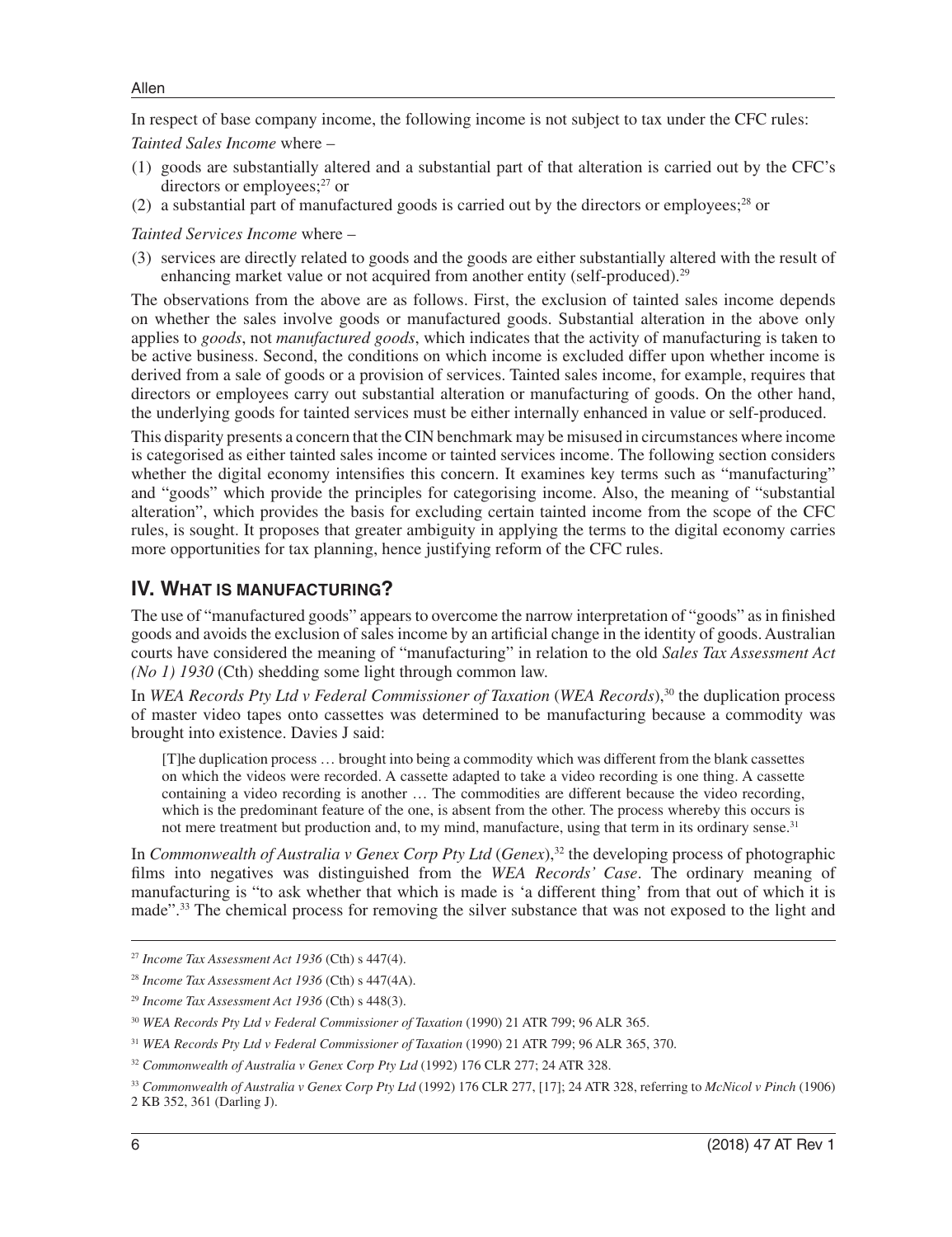subsequently making an image visible on the plastic film did not bring a new commodity into existence. The court agreed with Mahoney J in the appellate court and Hill J in the Full Federal Court, which inferred that the process was a service involving modification to the existing goods<sup>34</sup> because the plastic film remained the same goods whether they were "unexposed, exposed, or so treated that the chemical upon them disclose in negative form the images to which they were exposed".<sup>35</sup>

The case did not address a situation where a blank plastic film (or blank films) could be put underneath the original film during the developing process for duplication. According to the *WEA Records' Case*, the process of making a copy creates a new commodity, hence being designated as manufacturing. However, the same process is to be considered a service in respect of the original film according to the *Genex's Case*.

This separate treatment of the same process for the meaning of manufacturing generates difficulty when uncertainty exists as to what is considered a new commodity. In the simple model of cloud computing, the original software is temporarily recreated on a server and each subscriber has the right to use the software remotely.36 One may argue that the process of recreating the software on the server is manufacturing by reason of a commodity being brought into existence. It is, however, also valid to argue that the process does not constitute manufacturing due to the temporary nature of the software, falling short of constituting a new commodity. From a taxpayer's point of view, it is beneficial to characterise an activity as manufacturing, as sales income from manufactured goods avoids being taxed under the CFC rules. See Figure 1 below.<sup>37</sup>



**FIGURE 1. CIN measure of tainted sales income.**

<sup>34</sup> *Genex Corp Pty Ltd v Commonwealth* (1991) 30 FCR 193, 22 ATR 178; 101 ALR 161, 173 (Hill J).

<sup>35</sup> *Kodak (A/asia) Pty Ltd v Commonwealth* (1990) 21 NSWLR 402, 408-409 (Mahoney J); 21 ATR 1096.

36 Lothar Determann, "What Happens in the Cloud: Software as a Service and Copyrights" (2014) 29 *Berkeley Technology Law Journal* 1095, 1099-1100. Note the Graphical User Interface may be predictable expressions (eg text and graphics) or more complicated expressions as often seen in gaming or video footage.

37 Explanatory Memorandum, *Taxation Laws Amendment Act (No 2) 1992* (Cth) Ch 5.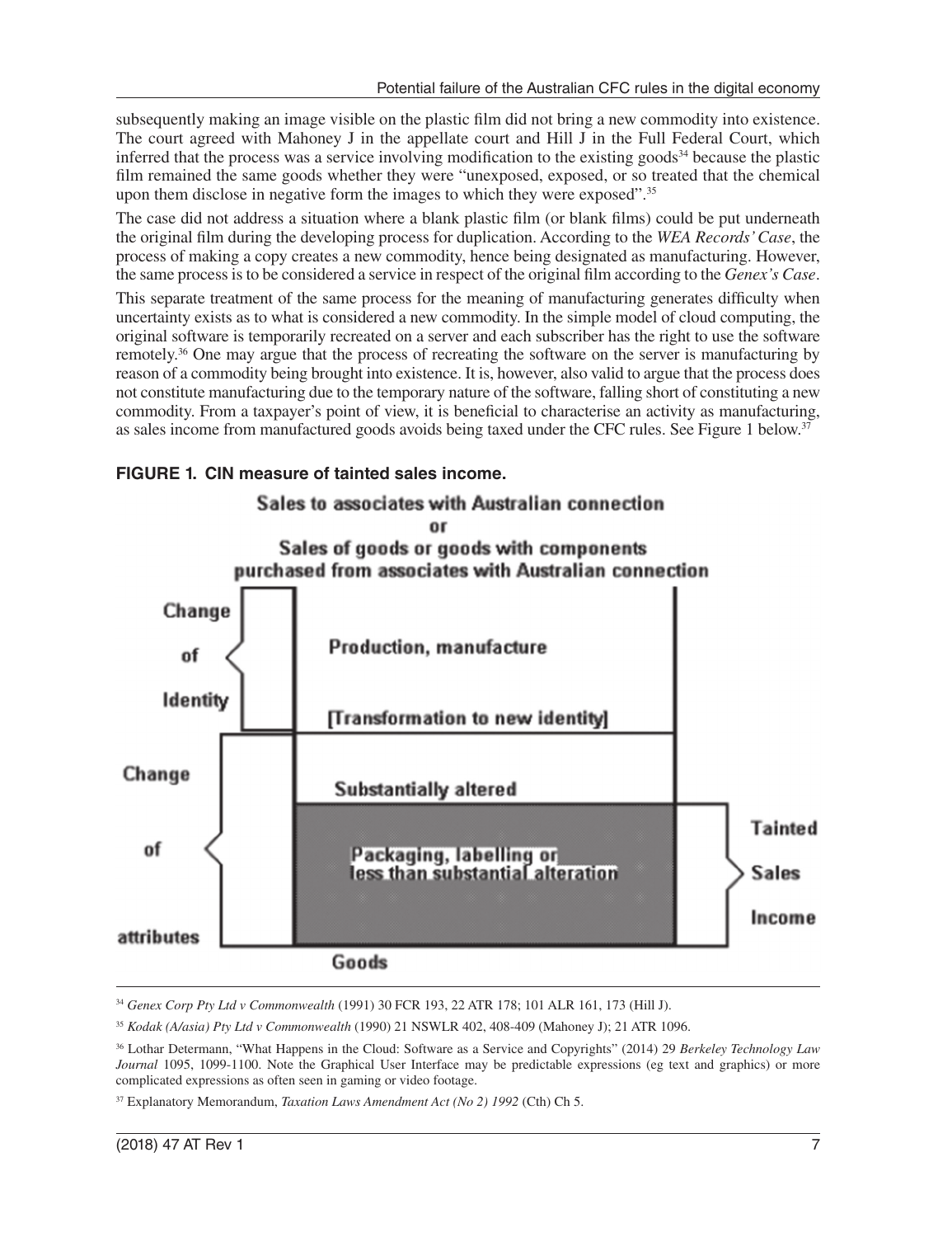The figure shows an orderly linear value chain for commoditising goods. This model, however, hinges on the manufacturing process being clear cut. In other words, whether goods are changed in their identity as opposed to attributes. This notion is troublesome in the context of digital goods, as seen in the example of cloud computing. It raises a question as to whether distinguishing manufactured goods from goods is necessary.

In terms of the CIN measure, there is no substantial difference in determining active business whether goods are manufactured or substantially altered. Rather, manufacturing is used as a *tick-of-a-box* to ascertain that genuine business activities are carried out. In the author's view, there is no clear benefit conferred in segregating manufactured goods from goods, particularly in the digital context. Provided that substantial alteration of goods has the capacity to consolidate manufacturing within its meaning, it is recommended that the reference to manufacturing be removed from the CFC rules.

After overcoming issues arising from the term "manufacturing", the meaning of "goods" remains essential for characterising income. In the earlier example of cloud computing, it may also be argued that, even though there are goods, income is derived from the subscription provider's ability to enable subscribers to use the software as well as to store and retrieve information on servers. The income is then categorised as services income where the CIN measure requires that the services are provided to an Australian customer instead of requiring dealings with an associate. An indirect provision of services through a nonresident company or companies is also captured as tainted services income in this concept.38

# **V. WHAT ARE GOODS?**

Depending on how much focus is given to "goods", income may be categorised as sales income or services income. Services income does not include income from the sales of goods.<sup>39</sup>

Within the CFC rules, the term "goods" is defined to include "(a) ships, aircraft and other vehicles; (b) animals, including fish; (c) minerals, trees and crops, whether on, under or attached to land or not; and (d) gas and electricity".40 This is not of great value in the discussion of the digital economy, therefore the ordinary meaning is to be sought to extract the characteristics of goods. The *Macquarie Dictionary* states that goods are "possessions, especially movable effects or personal belongings" such as "articles of trade; wares; merchandise, especially that which is transported by land".41 Tangibility stands out as an obvious feature of goods in this definition.

# **Tangibility**

Boulding pointed out that the terms "goods" and "services" were used as if they were one word, "goodsandservices" and noted that the distinct characteristics needed to be conceptualised in crossdisciplinary studies.42 In the field of marketing, the distinction between goods and services is particularly important, as marketing uses different strategies and methods depending on whether retailing deals with goods or services. Traditionally, tangibility was thought to be one of the primary attributes for the distinction. This has, however, received considerable criticism in recent years. For example, in the traditional model, it has been established that a physical DVD is a good. However, it is unclear whether a downloadable movie containing the same screen play should be classified as a good or servicing a good. If a downloadable movie is classified as a good, relevance of tangibility as the feature to distinguish goods from services diminishes. When a downloadable movie is classified as either goods or services, the need for differentiated marketing is questionable.

<sup>38</sup> *Income Tax Assessment Act 1936* (Cth) s 448(1A).

<sup>39</sup> *Income Tax Assessment Act 1936* (Cth) s 448(2).

<sup>40</sup> *Income Tax Assessment Act 1936* (Cth) s 317 (definition of "goods").

<sup>41</sup> *Macquarie Dictionary* (Macquarie Library, 2005) (definition of "goods").

<sup>42</sup> Kenneth Boulding, "Notes on Goods, Services, and Cultural Economics" (1997) 1 *Journal of Cultural Economics* 1.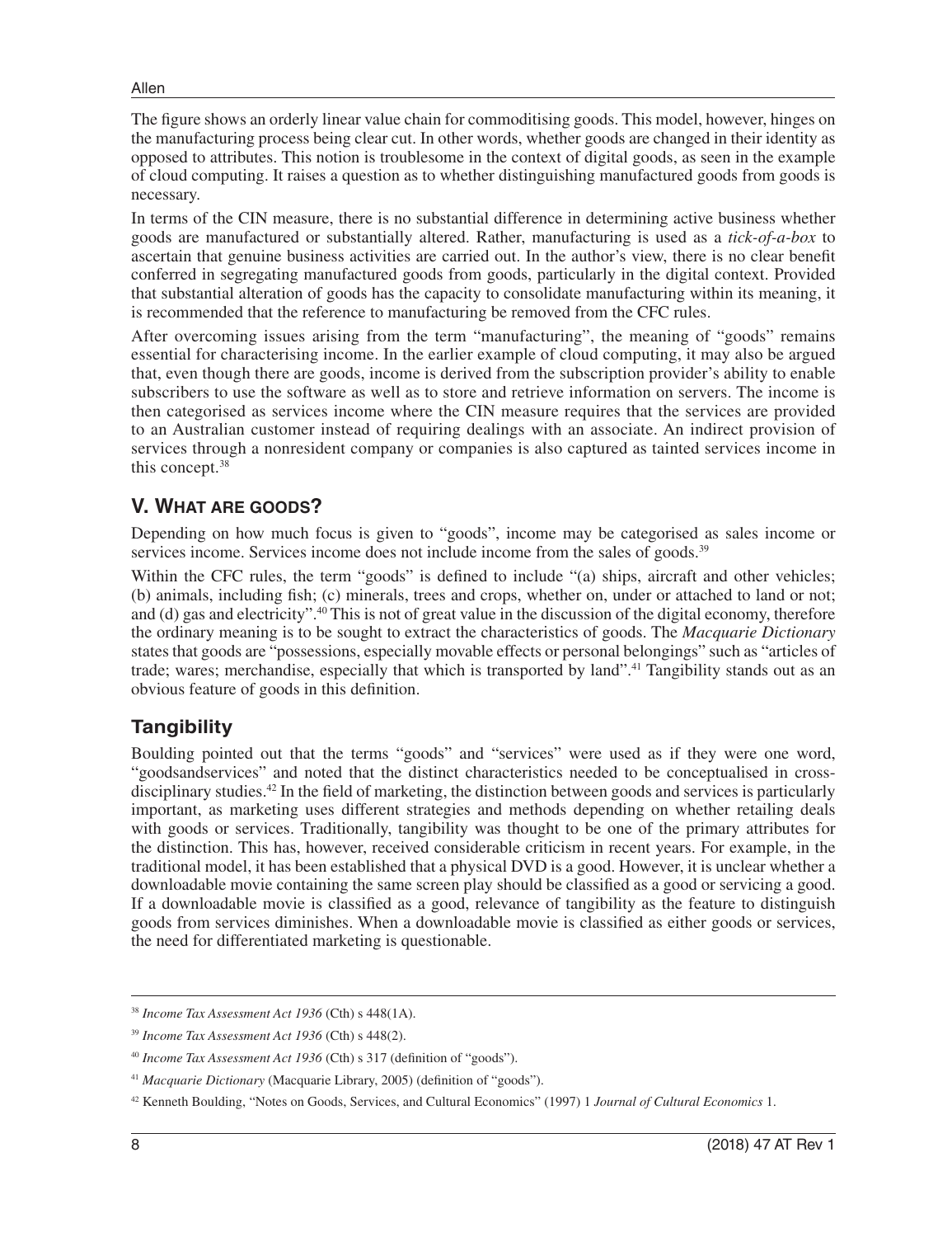Other traditional attributes used alongside tangibility are perishability, inseparability and variability.43 Perishability comes from the same stem of tangibility. Inseparability and variability are characteristics attached to services, which affirms or rejects the existence of goods in an opposing manner. However, technology enables services to be provided with consistency and minimal human activities, hence dissatisfying the inseparability and variability of legitimate services in favour of the classification of something as goods.

For the purposes of the Goods and Services Tax (GST), tangibility distinguishes goods from services by the definition of goods meaning "any form of tangible personal property".<sup>44</sup> That said, it generally makes little difference in terms of tax outcomes as the tax is imposed on the value added, irrespective of whether value-adding activities are performed for goods or services. Notably, in the GST legislation, bitcoins are treated as tradable assets in a goods-like manner although they are intangible property satisfying all characteristics of services discussed above. Intangible property is generally treated in this manner in taxation. The capital gains tax is a good example where tax is imposed on the transfer of an asset that is "any kind of property" which includes intangible property.45 It observes that tangibility along with the other attributes mentioned above is a seemingly outdated concept to categorise sales income and services income.

# **Ownership**

Ownership may be used to characterise goods, which was advocated by Polito who said: "the transfer ownership identifies a good, and the change in the condition of an object identifies a service."46 The transferability of ownership, hence tradability, was also highlighted by Rathmell as a feature of goods.<sup>47</sup>

Under the ownership model, intangibles can be recognised as goods, as in property law. However, making a distinction has never been an easy task. The characterisation of electricity as goods in *Peter Jägerskiöld v Torolf Gustafsson*48 raised much uncertainty while digital goods are further blurring the line between goods and services.49 Challenges are seen in the context of the European Union (EU) internal market law, which has two distinctive sets of rules: free movement of goods and free movement of services. There were two cases, *Usersoft GmbH v Oracle International Corp* (*UserSoft*)50 and the joint cases of *Football Association Premier League Ltd v QC Leisure* and *Karen Murphy v Media Protection Services Ltd* (*Premier League*),<sup>51</sup> which attracted much attention.

In the *UserSoft's Case*, a German company bought second-hand software licence keys and sold them to customers who then directly downloaded software from the copyright holder, Oracle's website. Although the licence keys may fall short of constituting goods in the absence of delivering software to customers, the European Court of Justice (ECJ) applied the *exhaustion principles*52 under the freedom of movement

47 John Rathmell, "What Is Meant By Services" (1966) 30 *Journal of Marketing* 32.

<sup>48</sup> *Peter Jägerskiöld v Torolf Gustafsson* (C-97/98) [1999] ECR I-7319.

<sup>49</sup> This phenomenon is also discussed with reference to streaming, downloading codes and data processing services in the OECD's report. See OECD, *Addressing the Tax Challenges of the Digital Economy, Action 1 – 2015 Final Report*, OECD/G20 Base Erosion and Profit Shifting Project (2015) 53.

<sup>50</sup> *Usersoft GmbH v Oracle International Corp* (C-128/11) [2006] ECR I-0000.

<sup>43</sup> Robert Winsor, Jagdish Sheth and Chris Manolis, "Differentiating Goods and Services Retailing Using Form and Possession Utilities" (2004) 57 *Journal of Business Research* 249, 250.

<sup>44</sup> *A New Tax System (Goods and Services Tax) Act 1999* (Cth) s 195-1. It states that *goods* means any form of tangible personal property.

<sup>45</sup> *Income Tax Assessment Act 1997* (Cth) s 108.5.

<sup>46</sup> Tony Polito, "Extending the Product Process Diagonal to Service Organizations" (Proceedings for the 1996 Annual Meeting of the Northeast Decision Sciences Institute, St Croix, 17 April 1996).

<sup>51</sup> *Football Association Premier League Ltd v QC Leisure* (C-403/08) and *Karen Murphy v Media Protection Services Ltd* (C-428/08) (2011) ECR I-9083.

<sup>52</sup> Notably, a second-hand sale of digital contents is generally prohibited in Australia. See Jessica Stevens, "The Secondary Sale, Copyright Conundrum: Why We Need a Secondary Market for Digital Content" (2016) 26 AIPJ 179.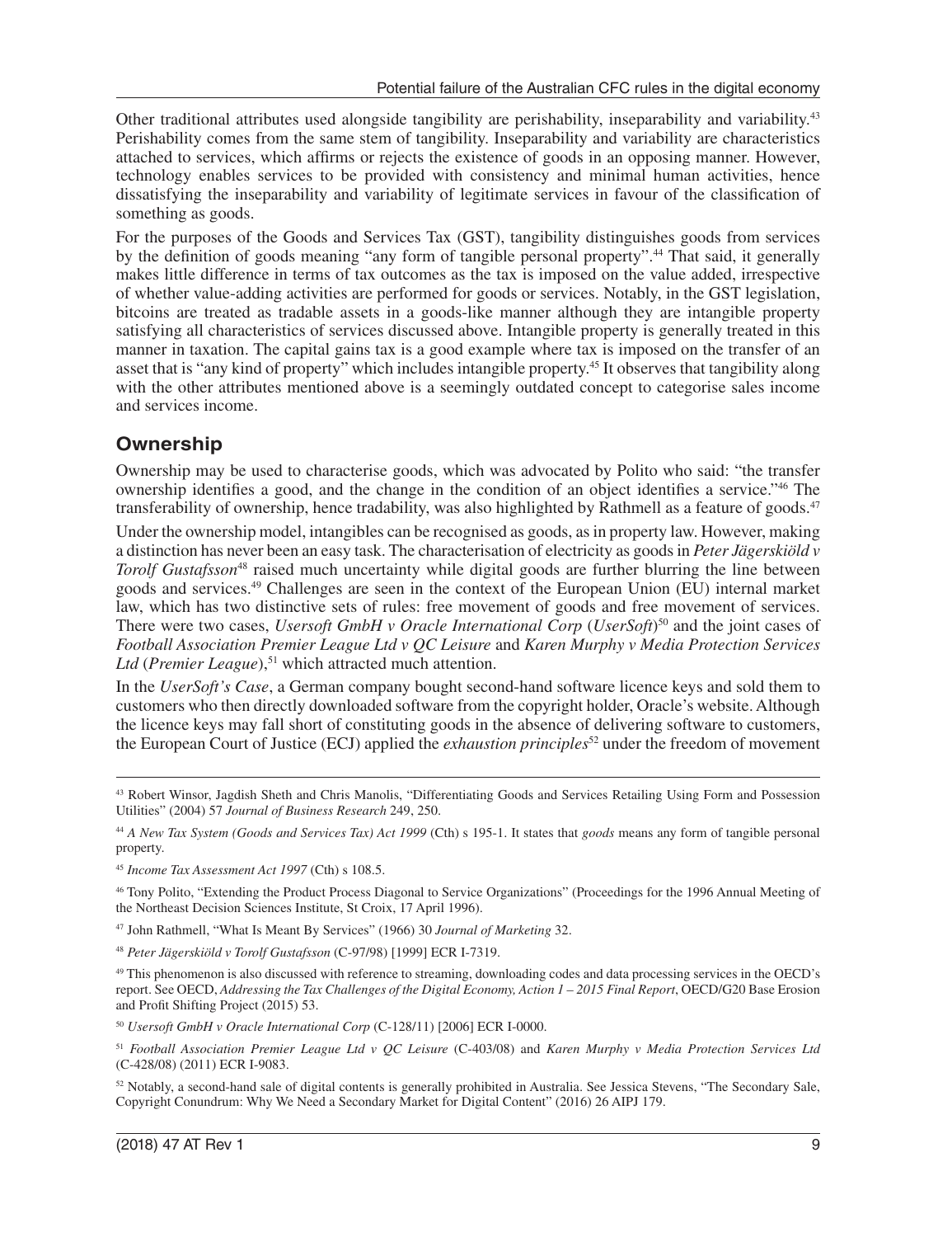of goods to affirm the rights conferred in the initial purchase without further control by the copyright holder.<sup>53</sup>

In the *Premier League's Case*, the licence holders with the exclusive territorial right to broadcast sporting matches sued locals who bought foreign decoders against copyright infringement. The ECJ applied the freedom of movement of services on the basis that the decoder was only an instrument to enable services and the decrypting process by the decoders did not go beyond the benefit of the reception.

Hojnik observed that the ECJ was not taking a consistent approach to define digital goods, raising concerns about legal consequences in other areas of law (such as VAT).<sup>54</sup> Apart from the difficulty of applying the ownership model when the focal point of a transaction in relation to digital goods is uncertain, the pragmatic issue as to ownership is also that the legal ownership can be easily circumvented.

### **Economic ownership**

In Australian taxation, the concept of economic ownership is used at times to prevent manipulation of the form. For example, a hire-purchase agreement is treated as if it were a sale of an asset for the purposes of capital gains tax.55 The approach of using the economic basis over the form is also found in various tax provisions. For example, Australia uses the substance approach to determine whether an interest is of debt or equity.56 The transfer pricing provisions instruct to disregard the form to the extent that the actual commercial or financial relations differ from the substance of those relations.57 Anti-avoidance provisions tackle tax arbitrage, for which the substance may prevail the form.58

To achieve economic taxation, a tax effect should be indifferent regardless of whether an entity is undertaking research and development activities under a services agreement or a sales agreement. Similarly, there should be no tax preference if a travel agency, instead of helping customers buy tickets without taking temporary ownership in the middle, buys and sells the tickets as customers confirm their commitment for purchase.

It is an interesting question to ask when one can say economic ownership of digital goods is transferred. Let us start from software as goods according to the international standards.<sup>59</sup> It is understood that goods that were traditionally delivered in the physical form should be treated as goods even when the mode of delivery is changed (eg books, videos, software installation CDs, etc.) The transmission of satellite signals are never delivered in the physical form, therefore advertisements on the television can be concluded to be services.<sup>60</sup> This raises a question about movies as they can be delivered in the physical form but also be delivered via satellite for broadcasting, subscriptions, renting or buying. The general notion is that broadcasting and subscriptions are services. Determining the transfer of economic

<sup>57</sup> *Income Tax Assessment Act 1997* (Cth) s 815-130(2).

<sup>58</sup> *Income Tax Assessment Act 1936* (Cth) Pt IVA. It comprises of the general anti-avoidance rules, the multinational anti-avoidance law and the diverted profits tax.

59 Australia is a party to the Nice Agreement which establishes the international classification of goods and services for the purposes of registering trade marks and service marks. According to Class 9 of the *Nice Classification* (2017, 11<sup>th</sup> ed), goods include, inter alia, "all computer programs and software regardless of recording media or means of dissemination, that is, software recorded on magnetic media or downloaded from a remote computer network". Under Class 42 and Class 45, the following items are categorised as services: software-as-a-service (SaaS), rental, updating, maintenance and installation of computer software, computer software design, computer software consultancy and licensing of computer software.

<sup>53</sup> Thomas Dreier, "Online and Its Effect on the 'Goods' Versus 'Services' Distinction" (2013) 44 *IIC International Review of Intellectual Property and Competition Law* 137, 138.

<sup>54</sup> Janja Hojnik, "Technology Neutral EU Law: Digital Goods within the Traditional Goods/Services Distinction" (2017) 25 *International Journal of Law and Information Technology* 63, 72-73.

<sup>55</sup> *Income Tax Assessment Act 1997* (Cth) s 104.5 (Event number B1).

<sup>56</sup> *Income Tax Assessment Act 1997* (Cth) Div 974. Australia's debt-and-equity rules have the power to re-characterise a debt interest on an aggregation basis to an equity interest upon the substance.

<sup>60</sup> *Giuseppe Sacchi* (C-155/73) [1974] ECR 409. It affirms that advertisements transmitted by television signals are considered as services under a treaty.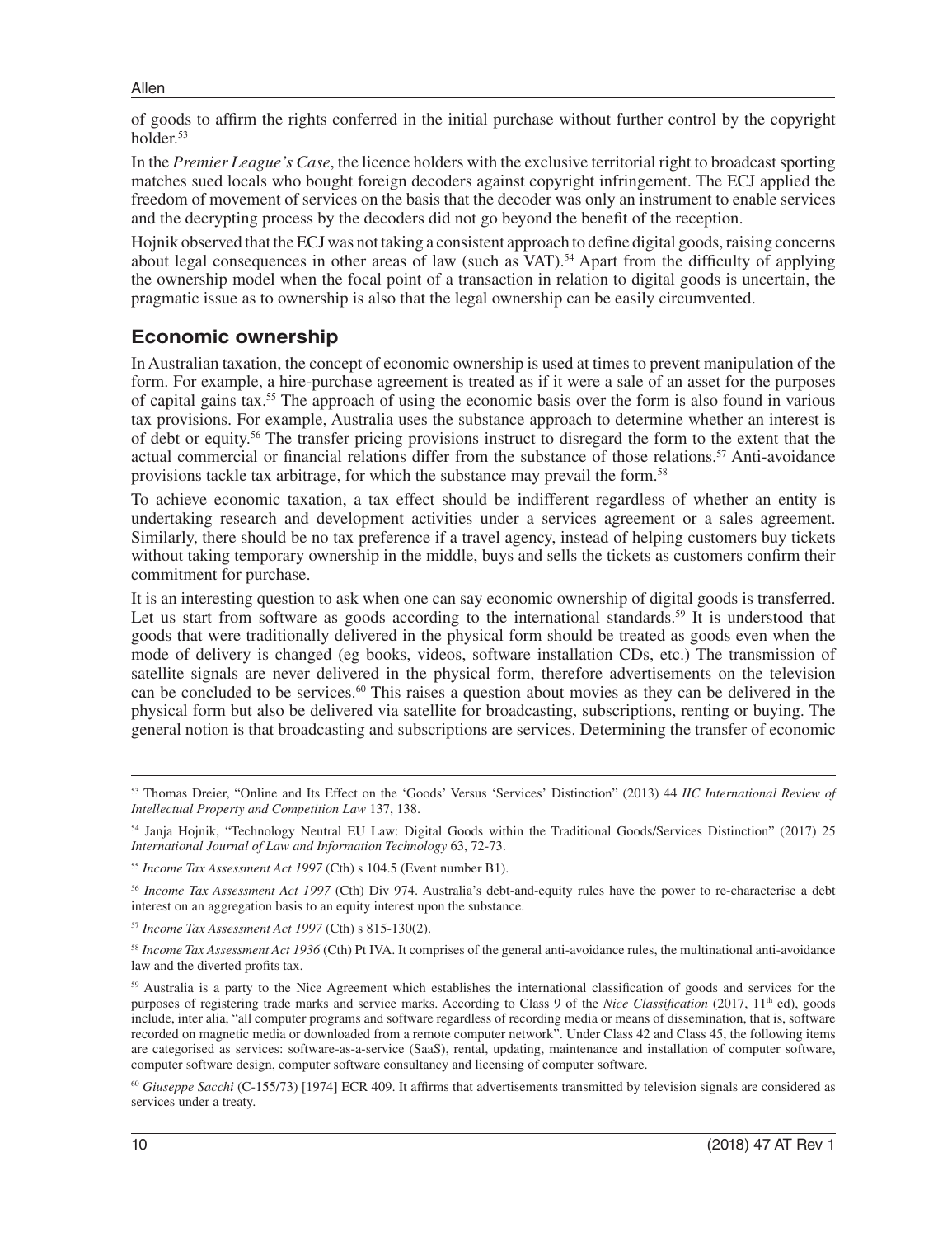ownership for renting is intricate. For instance, if the measurement is upon the limitation of availability such as duration of renting, publication and journals downloaded under subscriptions which become available to subscribers for forever can be said to have the economic ownership transferred.

Today, information flows quickly and also becomes redundant quickly (eg news, market research, etc). The importance of possession is becoming less relevant in some areas. If the value of ownership lowers, correspondingly, businesses may sell digital goods at the price of lease to convert services income to sales income. There is no cost involved in copying, and the customer's action of downloading remains the same irrespective of whether digital goods are leased or purchased. It notes that different tax treatment of goods or services makes room for manipulation in the digital context.

## **Mode of delivery**

It has been observed that the distinction between goods and services is not clear based on ownership, either legal or economic. Subsequently, an alternative basis may be considered in practice. Here examines the mode of delivery.

The delivery of separable software may be sales income approaching the separability attribute from the perspectives of goods (instead of inseparability of services), and the delivery of software on an ongoing basis such as cloud offerings and subscriptions may be services income. Unfortunately, issues can also arise, when those deliveries are offered as one. Their interconnected functionality makes it difficult to separate income for categorisation. An analogous example is Internet Explorer where it is downloaded on the computer initially with an icon but its use is meaningless without the internet connection.

The continuous development in information and communication technology and new revenue models subsequently create a significant question mark as to what makes sales income as opposed to services income. With this ambiguity, the next part examines the meaning of "substantial alteration", in relation to which sales or services income may be exempt from tax under the CFC rules.

# **VI. WHAT IS SUBSTANTIAL ALTERATION?**

The exemption applies to active business, and the active business is assumed to be carried on when goods from which sales income is derived, or in relation to which services income is derived, are substantially altered (or manufactured). As mentioned earlier in reference to the *Genex's Case*, the same activity can relate to a sale or service, hence this consistency in respect of both types of income being commendatory. Besides, there is no consideration of the proprietor's intention, motive or purpose and attempts to find objective factors. The appropriate starting point is whether an activity is taken to have made a "substantial alteration" to goods.

The meaning of "substantial" in the expression of "a substantial part" was considered in the South Australian Supreme Court. Mayo J in *AE Terry's Motors Ltd v Rinder*<sup>61</sup> said:

'Substantial' is not a word with a fixed meaning in all context. In certain associations it can be taken to stress the quality of solidarity or strength. I may be related to the appearance of some physical object. With other concepts it may refer to weight, volume, or area.62

The ambiguity was articulated in *Tillmanns Butcheries Pty Ltd v Australasian Meat Industry Employees' Union*: 63

The word 'substantial' is not only susceptible of ambiguity: it is a word calculated to conceal a lack of precision. In the phrase 'substantial loss or damage', it can, in an appropriate context, mean real or of substance as distinct from ephemeral or nominal. It can also mean large, weighty or big. It can be used in a relative sense or can indicate an absolute significance, quantity or size. The difficulties and uncertainties which the use of the word is liable to cause are well illustrated by the guidance given by Viscount Simon

<sup>61</sup> *AE Terry's Motors Ltd v Rinder* [1948] SASR 167.

<sup>62</sup> *AE Terry's Motors Ltd v Rinder* [1948] SASR 167, 180 (Mayo J).

<sup>63</sup> *Tillmanns Butcheries Pty Ltd v Australasian Meat Industry Employees' Union* (1979) 42 FLR 331.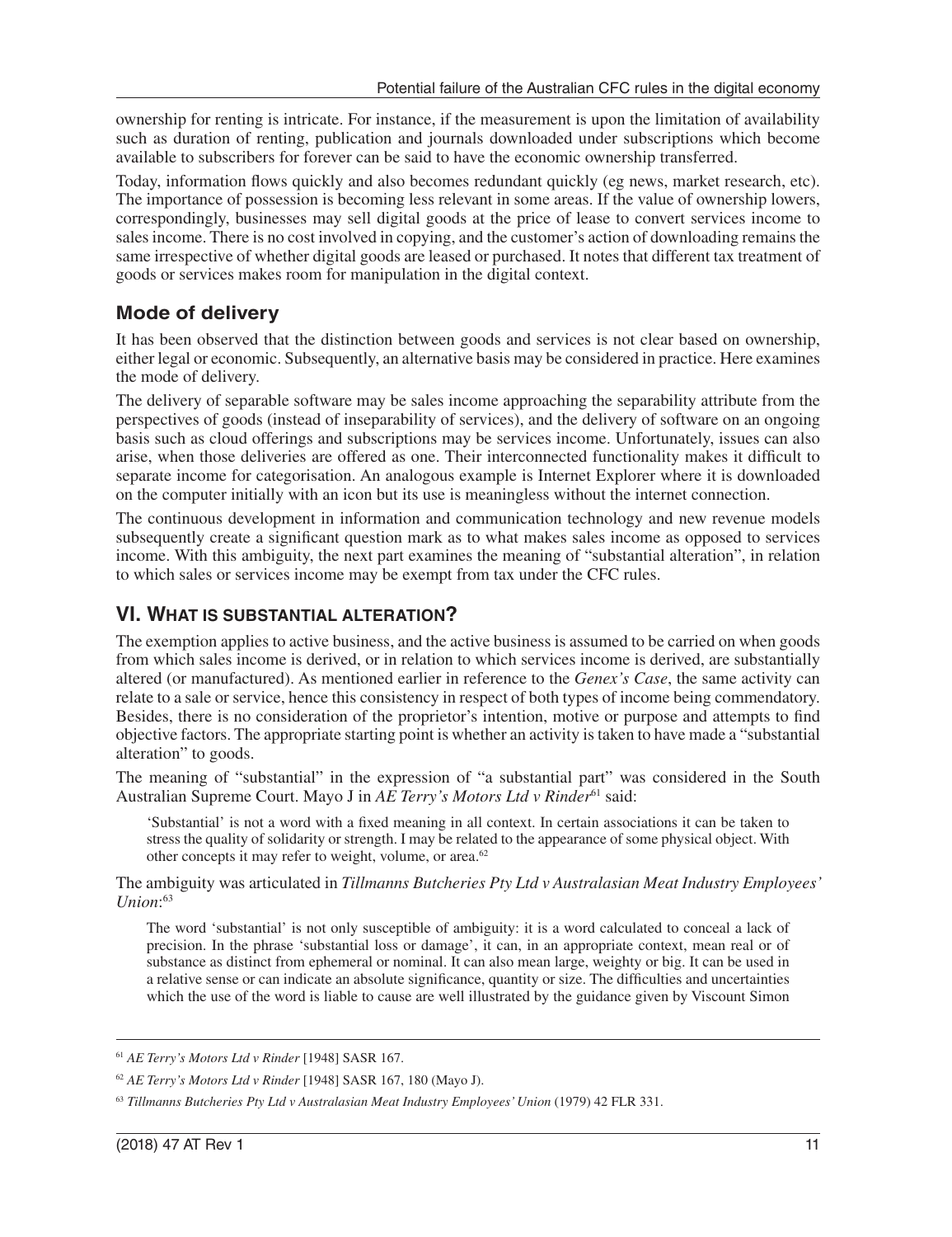in *Palser v. Grinling* (1948) AC 291 where, after holding that, in the context there under consideration, the meaning of the word was equivalent to 'considerable, solid or big', he said: 'Applying the word in this sense, it must be left to the discretion of the judge of fact to decide as best he can according to the circumstances of each case …' (1948) AC, at p 317. (See also *A.E. Terry's Motors Ltd. V. Rinder* (1948) SASR 167, at p 180 and *Granada Theatres Ltd. V. Freehold Investment (Leytonstone) Ltd.* (1958) 1 WLR 845, at p  $848.\overline{)^64}$ 

The views by the court have been as diverse as something that is not merely trivial or minimal, but something that is of significance.<sup>65</sup> In the quantitative sense, this is equivalent to "some" to "much", but not necessarily the "most".<sup>66</sup> The cases dealing with trademarks have also shown a similar approach, where the word "substantial" in the expression of "substantial difference" could mean merely distinctive in comparison to another art $67$  or significantly different from the fundamental form.<sup>68</sup> After all, it is "matters of degree".<sup>69</sup> It needs to be understood in the context of the legislative intent.<sup>70</sup>

Obviously, further judgment is necessary in relation to the provision of services. The legislation requires that services must be *directly related to* goods which are subject to the substantial alteration test. The meaning of "directly related to" is also subjectively measurable as for the words "substantial alteration". Davies J in *Hatfield v Health Insurance Commission*<sup>71</sup> said:

Expressions such as 'relating to', 'in relation to', 'in connection with' and 'in respect of' are commonly found in legislation but invariably raise problems of statutory interpretation. They are terms that fluctuate in operation from statute to statute. … The terms may have a very wide operation but they do not usually carry the widest possible ambit, for they are subject to the context in which they are used, to the words with which they are associated and to the object or purpose of the statutory provision in which they appear.<sup>72</sup>

The Full Federal Court approved this in *Burswood Management Ltd v Attorney-General*, 73 determining that the reference to past cases was of little assistance and the meaning should be considered in the context of the relevant statute.74 It is notable that some cases considered that "substantial alteration" excluded creating something new that made the original no longer identifiable.<sup>75</sup> However this does not seem to apply to the CFC rules when substantial alteration is considered a threshold by which legitimacy of active business is determined.

The Explanatory Memorandum to the *Taxation Laws Amendment Act (No 2) 1992* (Cth) states that the use of "substantial" or "substantially", for the purpose of the CIN measure, means "large or weighty" or "considerable, solid or big".<sup>76</sup> Due to the subjectivity inherent in this concept, a benchmark may be used in practice to determine whether goods are substantially altered. For example, the Australian Taxation

<sup>64</sup> *Tillmanns Butcheries Pty Ltd v Australasian Meat Industry Employees' Union* (1979) 42 FLR 331, 348 (Deane J).

<sup>65</sup> *R v Lloyd* [1967] 1 QB 175, 177. It gives the meaning to something that is not merely "trivial or minimal".

<sup>66</sup> *Re Cashin* [1992] 2 Qd R 63 (Demack J).

<sup>67</sup> See, eg, *Macrae Knitting Mills Ltd v Lowes Ltd* (1936) 55 CLR 725, 731; *British Franco Electric Pty Ltd v Dowling Plastics Pty Ltd* (1981) 1 NSWLR 448, 461; *Dart Industries Inc v Décor Corp Pty Ltd* (1989) 15 IPR 403; *Rapee J & Co Pty Ltd v Kas Cushions Pty Ltd* (1989) 90 ALR 288.

<sup>68</sup> See *Dalgety Australia Operations Ltd v FF Seeley Nominees Pty Ltd* (1986) 10 FCR 403.

<sup>69</sup> See *R v Resource Planning & Development Commission; Ex parte Aquatas Pty Ltd* (1998) 100 LGERA 1; *Addicoat v Fox (No 2*) [1979] VR 347; *R v Land Use Planning Review Panel* (1998) 103 LGERA 38.

<sup>70</sup> *R v Resource Planning & Development Commission* (1999) 103 LGERA 181; [1999] TASSC 60.

<sup>71</sup> *Hatfield v Health Insurance Commission* (1987) 15 FCR 487.

<sup>72</sup> *Hatfield v Health Insurance Commission* (1987) 15 FCR 487, 491.

<sup>73</sup> *Burswood Management Ltd v Attorney-General* (1990) 23 FCR 144.

<sup>74</sup> *Burswood Management Ltd v Attorney-General* (1990) 23 FCR 144, 146.

<sup>75</sup> See *R v Land Use Planning Review Panel* (1998) 103 LGERA 38; *R v Resource Planning & Development Commission* (1999) 103 LGERA 181; [1999] TASSC 60.

<sup>76</sup> Explanatory Memorandum, *Taxation Laws Amendment Act (No 2) 1992* (Cth) Ch 5, quoting *Palser v Grinling* [1948] AC 291, 317.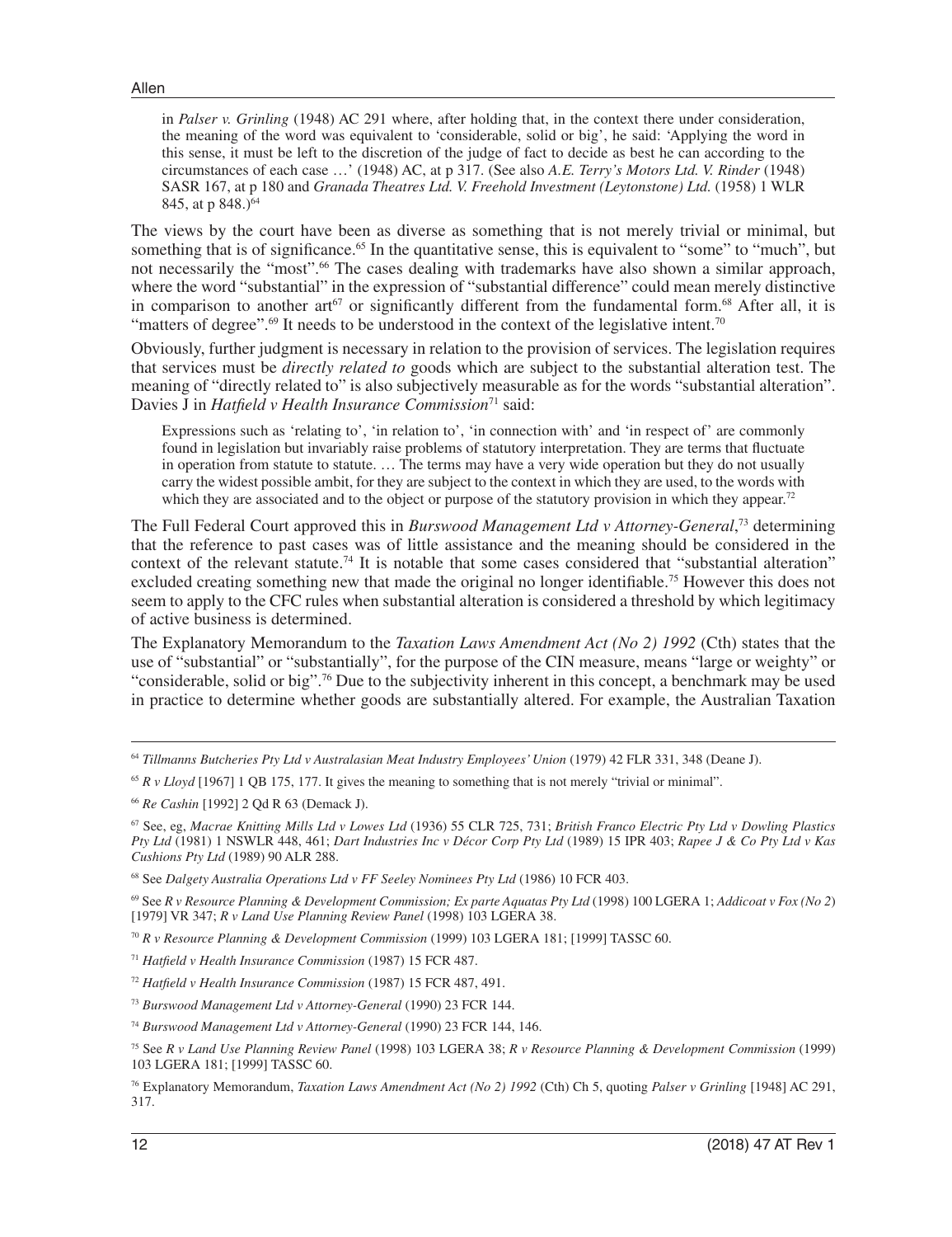Office uses a benchmark of 10% of the value, or less depending on circumstances, for the purposes of GST.<sup>77</sup> It is known that such a benchmark is susceptible to abuse.

Instead, focus may be given to whether substantial alteration is carried out by directors or employees, which is currently required for sales income only. However, it is also not a sound basis, as digitalisation has significantly reduced human involvements, hence not reaching the legislative objective to overcome tax avoidance. Within the scope of a digital business, *minimal* activities may be enough to argue for an exclusion of tainted income. How much is too little in the digital context? The answer is not modest. If one compares digital expressions to putting a front page of this article or changing fonts of the entire article from Arial to Times New Roman, this comparison is not truly apples-to-apples, while visual effects are undoubtedly important. A bunch of codes in a programming language do not make sense to a vast majority of end users.

An obstacle also arises in relation to services income. Instead of directors or employees' exertion, it requires enhancing the market value of goods unless goods are internally produced. The precise theory for placing the importance on goods instead of the substance of services is uncertain, but it is consistent with the observations that Winsor et al made in respect of what is a "logical, functional and strategically sound schema" for characterising transactional activities.<sup>78</sup> It was suggested that the "degree of the change in the condition of an object" (or service value added) must be considered with the "degree to which possession or ownership of [underlying] goods transferred to the customer".<sup>79</sup>

Enhancement of the market value is easily achievable by way of adding, modifying or even bundling of goods. Besides, it is also difficult to judge whether goods are not acquired from another entity for the same reason, which is an alternative criteria to satisfy exempted services income, as well as the reason that abundant information and technology are free-ridden these days. Drawing a line at which a service product is considered to be internally produced is difficult.

This highlights an important aspect, intangibles. Intangibles are mobile, hence easily relocatable. The value enhanced by the use of intangibles is difficult to measure where the value of intangibles themselves is hard to measure. The OECD suggests that CFC rules embed *excess profit analysis*, independent of the substance approach discussed above, as an added rule to catch profits that are above a normal return on investment when intellectual property is used.<sup>80</sup> It considers that CFC rules do not apply when a parent in Australia sells manufacturing-related intellectual property to a subsidiary in a low or no taxing jurisdiction whereby the subsidiary derives excess profits from the use of intellectual property. The subsidiary's profits are exempt from tax by reason of carrying on manufacturing activities.

It is directly relevant facing the digital economy as it involves high utilisation of intangibles. The digital economy may increase the scope of services where tainted services income can escape the CFC rules by reason of value enhancement of underlying goods. While the substantial alteration test remains subjective, intangibles facilitate the exemption conditions to be satisfied. The issue is real, as some countries like Singapore attract businesses that own and manage intangibles.81 There are incentives for taxpayers to relocate intangibles, which subsequently increases the risk of a potential revenue loss in Australia. Despite this, whether Australia considers excess profits analysis is not known to date.

<sup>77</sup> Goods and Services Tax Ruling, GSTR 2001/7, [43]. See also *A New Tax System (Goods and Services Tax) Act 1999* (Cth) s 188-25.

<sup>78</sup> Winsor, Sheth and Manolis, n 43, 249.

<sup>79</sup> Winsor, Sheth and Manolis, n 43, 253.

<sup>80</sup> OECD, n 12, 49-50. It provides an exemplary formula where the excess return is calculated as the total return subtracted by a normal return. A normal return is a risk-bearing return that a normal investor would expect to make, which is calculated as a rate of return multiplied by eligible equity.

<sup>81</sup> Alan Ross and Sui Fun Chai, 'Bracing for New Global Tax Rules: A Look at what OECD's Action Plan Means for S'pore Policymakers and Businesses and What they Need to Do', *The Business Times* (Singapore), 24 July 2013.